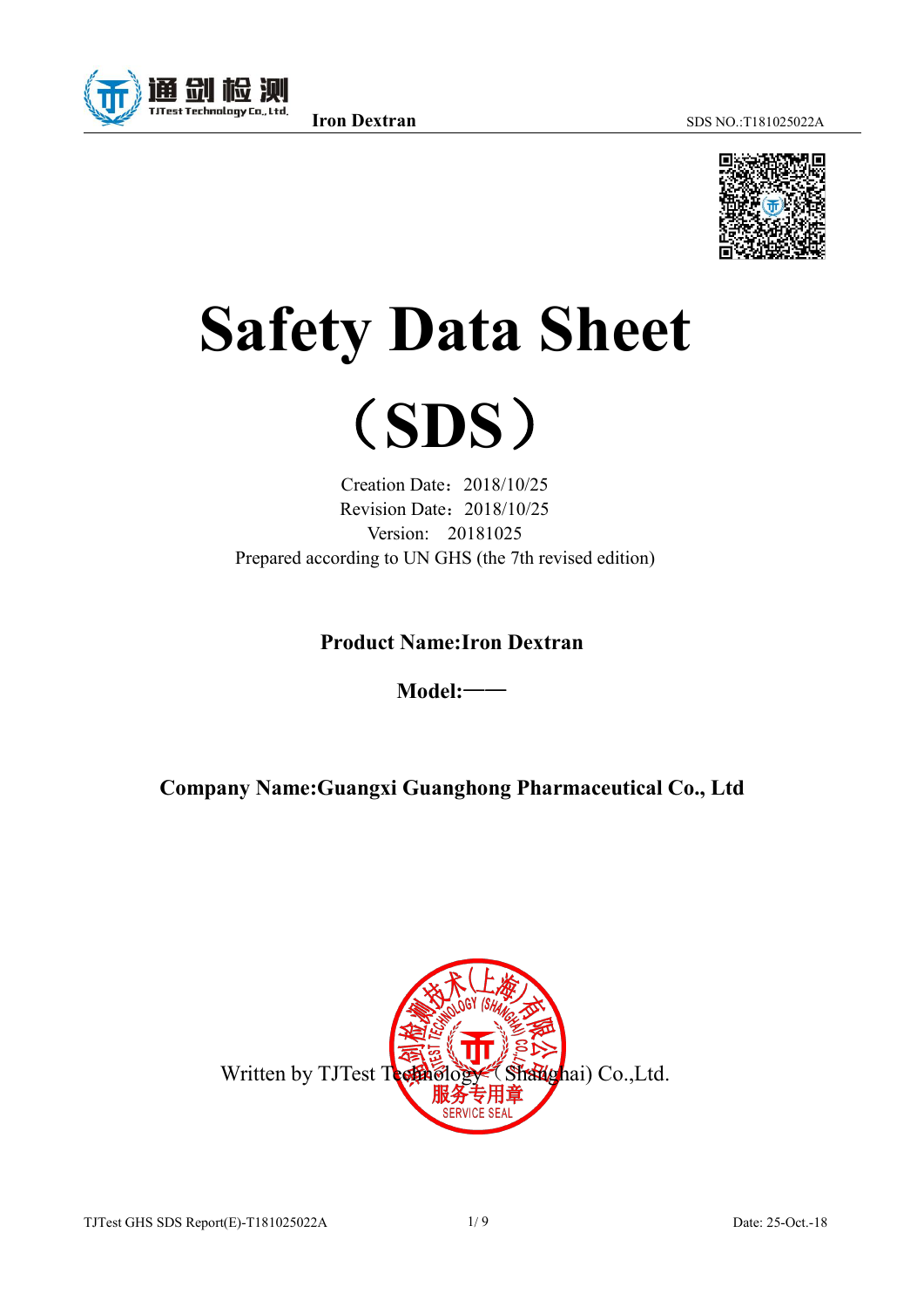



## **1**、**Identification of the chemical and supplier**

## **1.1 Product identifier**

**Product Name:** Iron Dextran

**Product Model**:——

## **1.2 Relevant identified uses ofthe substance or mixture and uses advised against**

**Relevant identified uses:** veterinary medicine raw materials, treat and prevent iron deficiency anemia of livestock.

**Uses advised against:** Please consult manufacturer.

## **1.3 Details ofthe supplier of the Safety Data Sheet**

**Name of the company:** Guangxi Guanghong Pharmaceutical Co., Ltd

Address of the company: No.7 Baota Road, Baota Medicine Industry Park, Longan, Nanning, Guangxi, China

**Telephone number:** +86 (0) 771-6524566

**Fax number:** +86 (0) 771-6524766

**Zip code**:530000

**Email address**:8123528@qq.com

**1.4 Emergency phone number**

**Emergency phone number**:**+86**(**0**)**771-6524566**

## **2**、**Hazards identification**

## **2.1 Hazard classification according to GHS**:

The product is not dangerous and it has no hazardous classification.

**2.2 Label elements**

**Hazard** pictograms: None. **Signal word:** None.

## **2.3 Hazard statements:**:

None.

## **2.4 Precautionary statements**

## **2.4.1 Prevention**

None.

**2.4.2 Response**

None.

**2.4.3 Storage**

None.

**2.4.4 Disposal**

None.

## **2.5 Hazard description**

## **2.5.1 Physical and chemical hazards**

This product is normally used without hazard.

## **2.5.2 Health hazards**

None.

**2.5.3 Environmental hazards**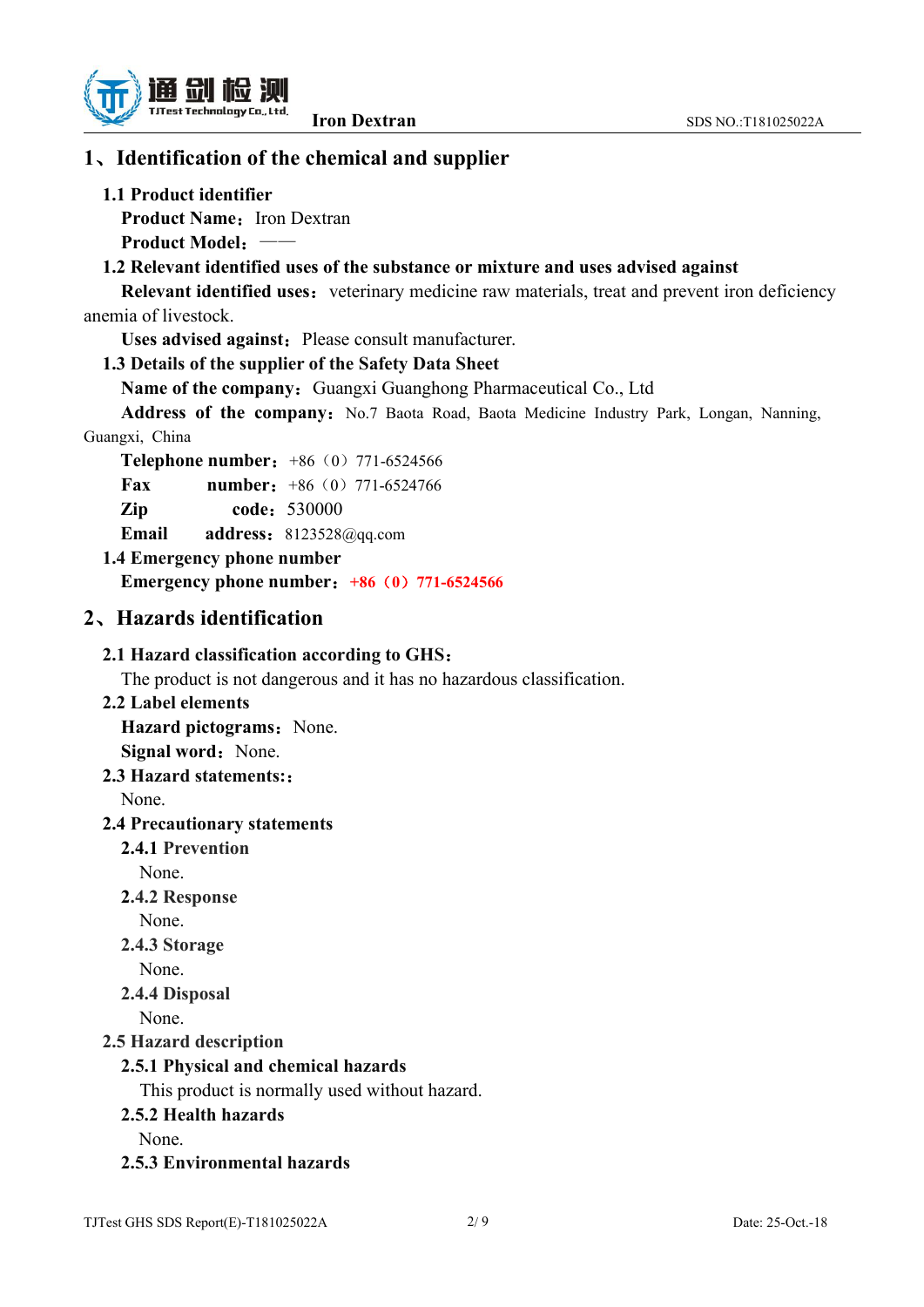

Please refer to 12th chapter of SDS.

## **3**、**Composition/information on ingredients**

Substance□ Prepation☑ **Composition**:

| Component    | $CAS$ No. | EC No. | Concentration<br>(weight percent, $\%$ ) |
|--------------|-----------|--------|------------------------------------------|
| Iron Dextran | 9004-66-4 |        | 10%                                      |

#### **4**、**First aid measures**

#### **4.1 Description of first aid measures**

**General advice:** Immediate medical attention is required. Show this safety data sheet (SDS) to the doctor in attendance.

**Skin contact:** During production, take off contaminated clothing and shoes immediately. Wash off with plenty of water for at least 15 minutes and consult a physician if fell uncomfortable.

**Eye contact:** Rinse thoroughly with plenty of water for at least 15 minutes and consult a physician if fell uncomfortable.

**Inhalation** : Under normal use conditions, no adverse effects will occur. If contact with decomposition products, irritation occurs.Move victim into fresh air. If breathing is difficult, give oxygen. Do not use mouth to mouth resuscitation if victim ingested or inhaled the substance. If not breathing, give artificial respiration and consult a physician immediately.

**Intake:** Do not induce vomiting. Never give anything by mouth to an unconscious person. Call a physician or Poison Control Center immediately.

#### **Protecting of first-aiders**:

Ensure that medical personnel are aware of the substance involved. Take precautions to protect themselves and prevent spread of contamination.

#### **4.2 Indication of any immediate medical attention and special treatment needed**

- 1、Treat symptomatically.
- 2、Symptoms may be delayed.

#### **5**、**Firefighting measures**

#### **5.1 Extinguishing media**

1、Suitable extinguishing media:Dry chemical, carbon dioxide or alcohol-resistant foam.

2、Unsuitable extinguishing media:Do not use a solid water stream as it may scatter or spread fire.

#### **5.2 Specific hazards arising from the substance or mixture**

1、No data available.

#### **5.3 Advice for firefighters**

1、As in any fire, wear self-contained breathing apparatus (MSHA/NIOSH approved or equivalent) and ull protective gear.

2、Fight fire from a safe distance, with adequate cover.

3、Prevent fire extinguishing water from contaminating surface water or the ground water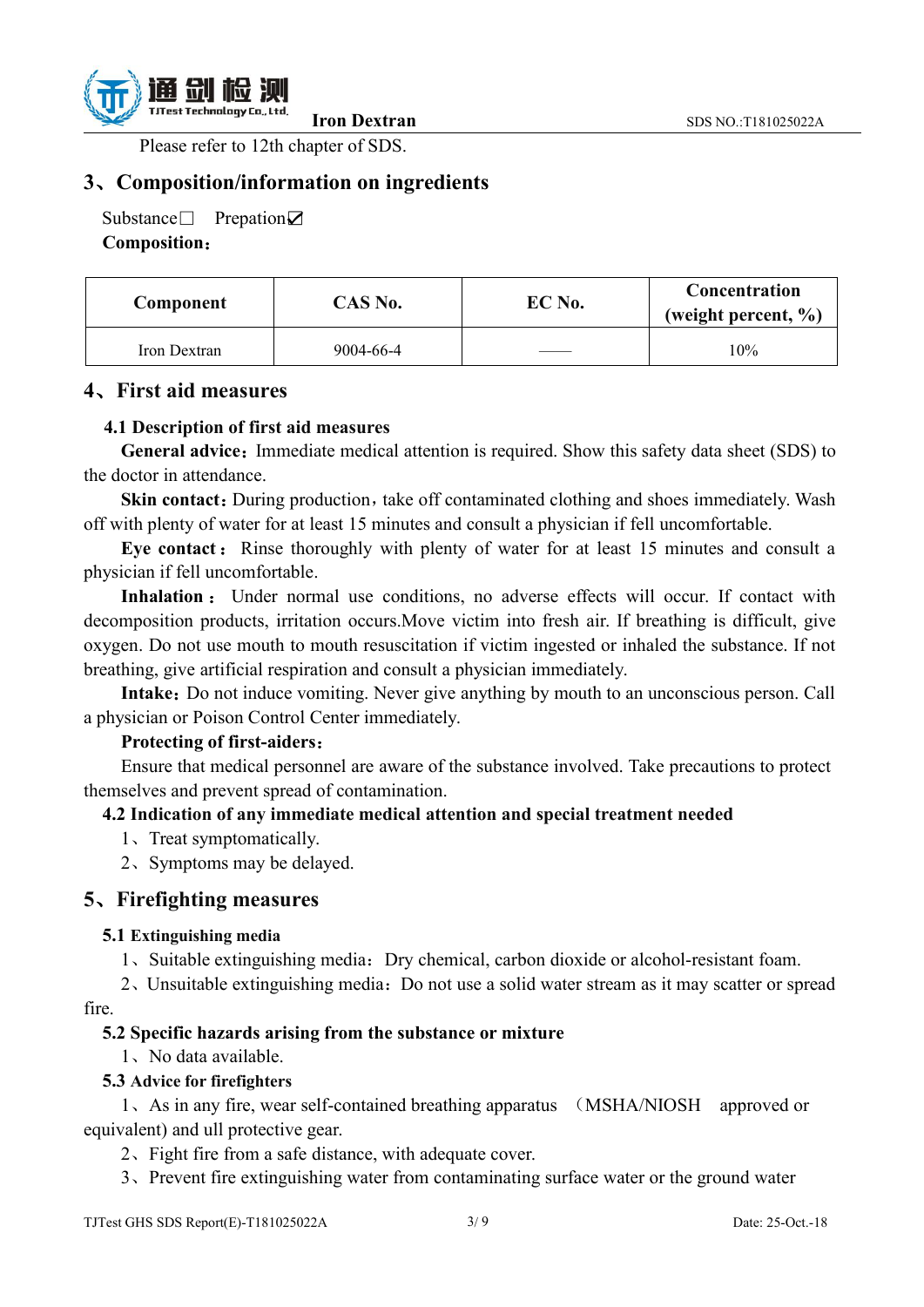

system.

## **6**、**Accidental release measures**

#### **6.1 Personal precautions, protective equipment and emergency procedures**

1、Emergency personnel wear positive pressure self-contained breathing apparatus. Wear protective and anti-static clothing. Wear chemical impermeable gloves.

- 
- 2. Ensure adequate ventilation. Remove all sources of ignition.
- 3、Evacuate personnel to safe areas. Keep people away from and upwind of spill/leak.
- 4、Use personal protective equipment. Avoid breathing vapours, mist, gas ordust.

#### **6.2 Environmental precautions**

- <sup>1</sup>、Prevent further leakage or spillage if safe to do so.2、Discharge into the environment must be avoided.
- 

## **6.3 Methods and materials for containment and cleaning up**

1、Absorb spilled material in dry sand or inert absorbent. In case oflarge amount of spillage, contain a spill by bunding.

2 、 Adhered or collected material should be promptly disposed of, in accordance with appropriate laws and regulations.

3、Remove all sources ofignition. Use spark-proof tools and explosion-proof equipment.

## **7**、**Handling and storage**

#### **7.1 Precautions for handling**

- 1、Closed operation, full ventilation.
- 2、Operators must be specially trained to strictly abide by the operating procedures.

3、It is recommended that operators wear filter-type gas masks (half masks), chemical safety glasses, chemical protective clothing and rubber gloves.

- 4、Keep away from fire, heat, and smoking in the workplace.
- 
- <sup>5</sup>、Use explosion-proof ventilation systems and equipment.6、Avoid contact with oxidizing agents, reducing agents, and halogens.
- 7、Equipped with the corresponding variety and quantity of fire-fighting equipment.

#### **7.2 Precautions for storage**

- 
- 1. Store in a cool, ventilated warehouse.<br>2. The temperature of the reservoir should not exceed 37 °C, away from fire and heat.

3、It should be stored separately from oxidants, reducing agents, halogens, etc., and should not be mixed.

4、Use explosion-proof lighting and ventilation facilities.

5、It is forbidden to use mechanical equipment and tools that are prone to sparks.

 $6<sub>1</sub>$  The storage area should be equipped with leakage emergency treatment equipment and suitable containment materials.

## **8**、**Exposure controls/personal protection**

## **8.1 Control Parameters**

**8.1.1 Occupational exposure limits Occupational Exposure limit values**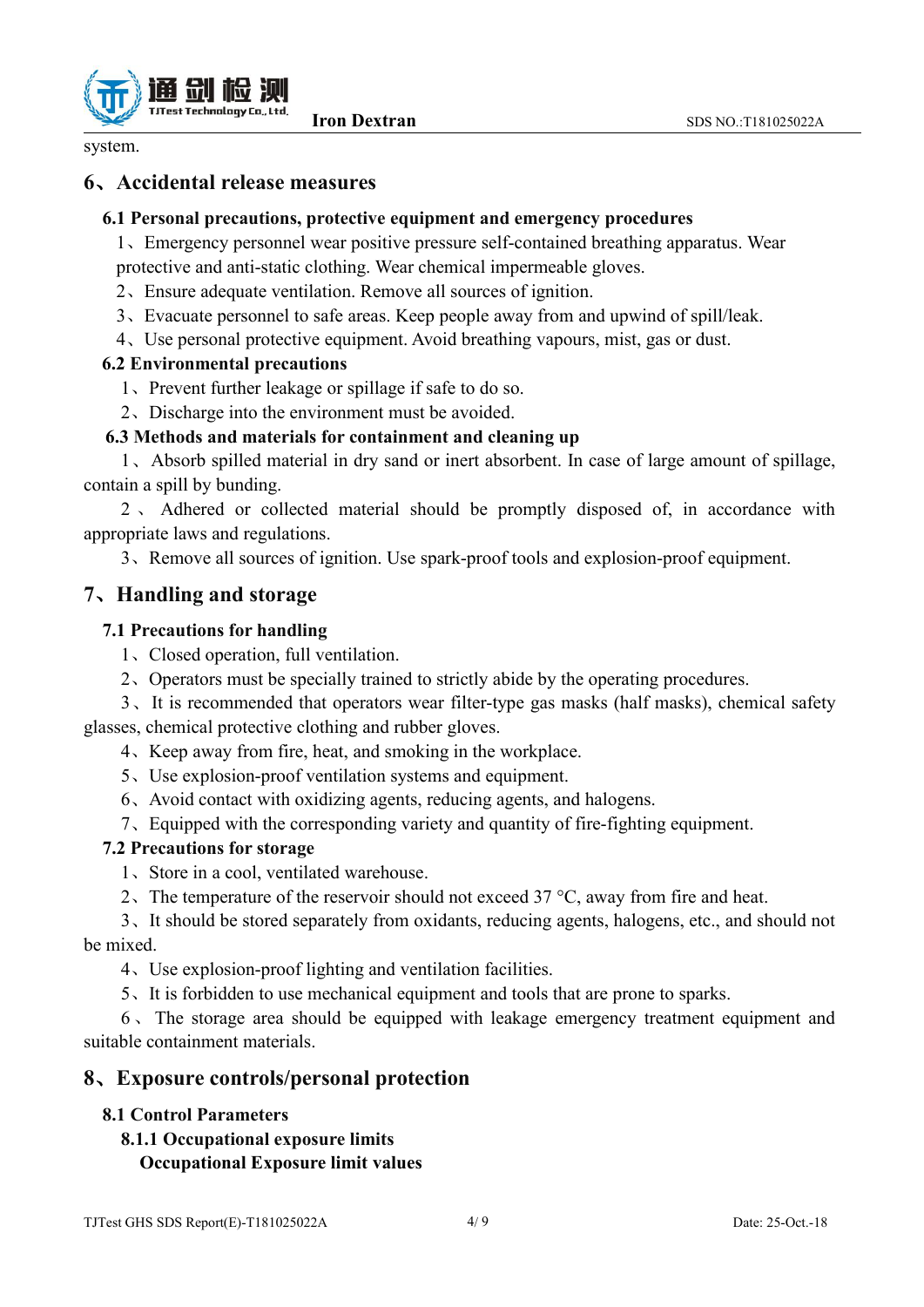

| <b>SALES</b> | <b>THESE LEFTING AS A FAILURE</b><br><b>Iron Dextran</b> |             | SDS NO.:T181025022A       |                          |             |  |
|--------------|----------------------------------------------------------|-------------|---------------------------|--------------------------|-------------|--|
|              | Country/Region                                           |             | Limit value - Eight hours | Limit value - Short term |             |  |
| Component    |                                                          | ppm         | mg/m3                     | ppm                      | mg/m3       |  |
|              | <b>USA - OSHA</b>                                        | Unspecified | Unspecified               | Unspecified              | Unspecified |  |
|              | South Korea                                              | Unspecified | Unspecified               | Unspecified              | Unspecified |  |
|              | Ireland                                                  | Unspecified | Unspecified               | Unspecified              | Unspecified |  |
|              | Germany (AGS)                                            | Unspecified | Unspecified               | Unspecified              | Unspecified |  |
| All          | Denmark                                                  | Unspecified | Unspecified               | Unspecified              | Unspecified |  |
|              | Australia                                                | Unspecified | Unspecified               | Unspecified              | Unspecified |  |
| components   | South Korea                                              | Unspecified | Unspecified               | Unspecified              | Unspecified |  |
|              | Ireland                                                  | Unspecified | Unspecified               | Unspecified              | Unspecified |  |
|              | Germany (AGS)                                            | Unspecified | Unspecified               | Unspecified              | Unspecified |  |
|              | Denmark                                                  | Unspecified | Unspecified               | Unspecified              | Unspecified |  |
|              | Australia                                                | Unspecified | Unspecified               | Unspecified              | Unspecified |  |

## **8.1.2 Biological limit values**

Biological limit values: No information available

## **8.1.3 Monitoring methods**

1、EN 14042 Workplace atmospheres. Guide for the application and use of procedures for the assessment of exposure to chemical and biological agents.

2、BZ/T 160.1~GBZ/T 160.81-2004 Determination of toxic substances in workplace air (Series standard).

## **8.2 Engineering controls**

- 1、Ensure adequate ventilation, especially in confined areas.
- 2、Ensure that eyewash stations and safety showers are close to the workstation location.
- 3、Use explosion-proof electrical/ventilating/lighting/equipment.
- 4、Set up emergency exit and necessary risk-elimination area.

## **8.3 Personal protection equipment**

## **General requirement**:



**Eye protection:** Tightly fitting safety goggles (approved by EN 166(EU) or NIOSH (US).

**Hand protection:** Wear protective gloves (such as butyl rubber), passing the tests according toEN 374(EU),US F739 or AS/NZS 2161.1 standard.

**Respiratory protection:** If exposure limits are exceeded or if irritation or other symptoms are experienced, use a full-face respirator with multi-purpose combination (US) or type AXBEK (EN 14387) respirator cartridges.

**Skin and body protection:** Wear fire/flame resistant/retardant clothing and antistatic boots.

**Other protection:** Smoking, eating and drinking are forbidden on the job site. Maintain good hygiene habits.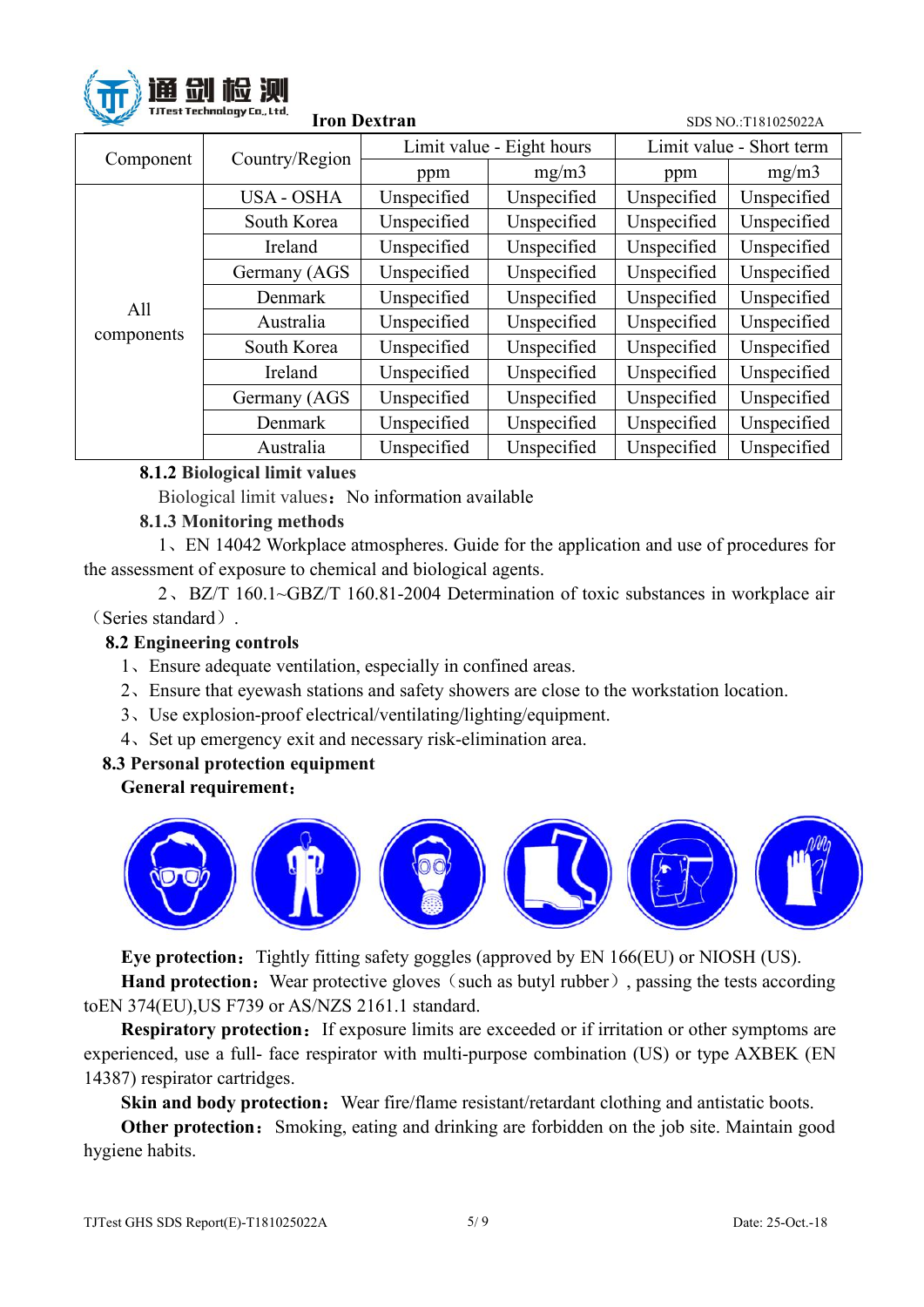

# **9**、**Physical and chemical properties**

Appearance: Brown to brownish black liquid. **Odor:** Weak odor. **Odor threshold:** No data available. **PH value**: 4.5~7.0. **Melting point/freezing point**  $({}^{\circ}C)$ : No data available. **Initial boiling point and boiling range**  $({}^{\circ}C)$ **:** No data available. **Flash** point (closed cup,  ${}^{\circ}$ C): >70. **Evaporation rate:** No data available. **Flammability** (**solid** or **gas**): No data available. **Explosion upper/lower limit**  $[\%(v/v)]$ : No data available. **Vapor pressure** (**kPa**) : No data available. **Vapor density**  $\text{(air = 1)}$ : No data available. **Relative density**(**water = 1**):No data available. **Solubility** (**mg/L**): No data available. **Octanol/water partition coefficient:** No data available. Auto-ignition *temperature* (°C) : No data available. **Decomposition temperature** (°C): No data available. **Viscosity:** No data available. **Others: Resistance value:** No data available.

# **10**、**Stability and Reactivity**

**Reactivity** : Contact with incompatible materials can cause decomposition or other chemical reactions.

**Chemical stability:** stable under the correct conditions of use and storage.

**Possibility of hazardous reactions:** Reacts violently with oxidants, causing a risk of combustion explosion.

**Conditions to avoid:** Electrostatic discharge, heat, humidity, etc.

**Incompatible materials:** Strong oxides, strong acids, strong bases.

**Hazardous decomposition products:** Under normal conditions of storage and use, hazardous decomposition products should not be produced.

# **11**、**Toxicological information**

## **11.1 Acute toxicity**

| Component            | $LD_{50} (oral)$ | $LD_{50}(Transcutaneous)$ |  | $LC_{50}$ (inhalation, 4h) |
|----------------------|------------------|---------------------------|--|----------------------------|
| All components       | Not available    | Not available             |  | Not available              |
| 11.2 Carcinogenicity |                  |                           |  |                            |
| Component            |                  | <b>IARC</b>               |  | NTP                        |
| All components       |                  | Not Listed                |  | Not Listed                 |

## **11.3 Others**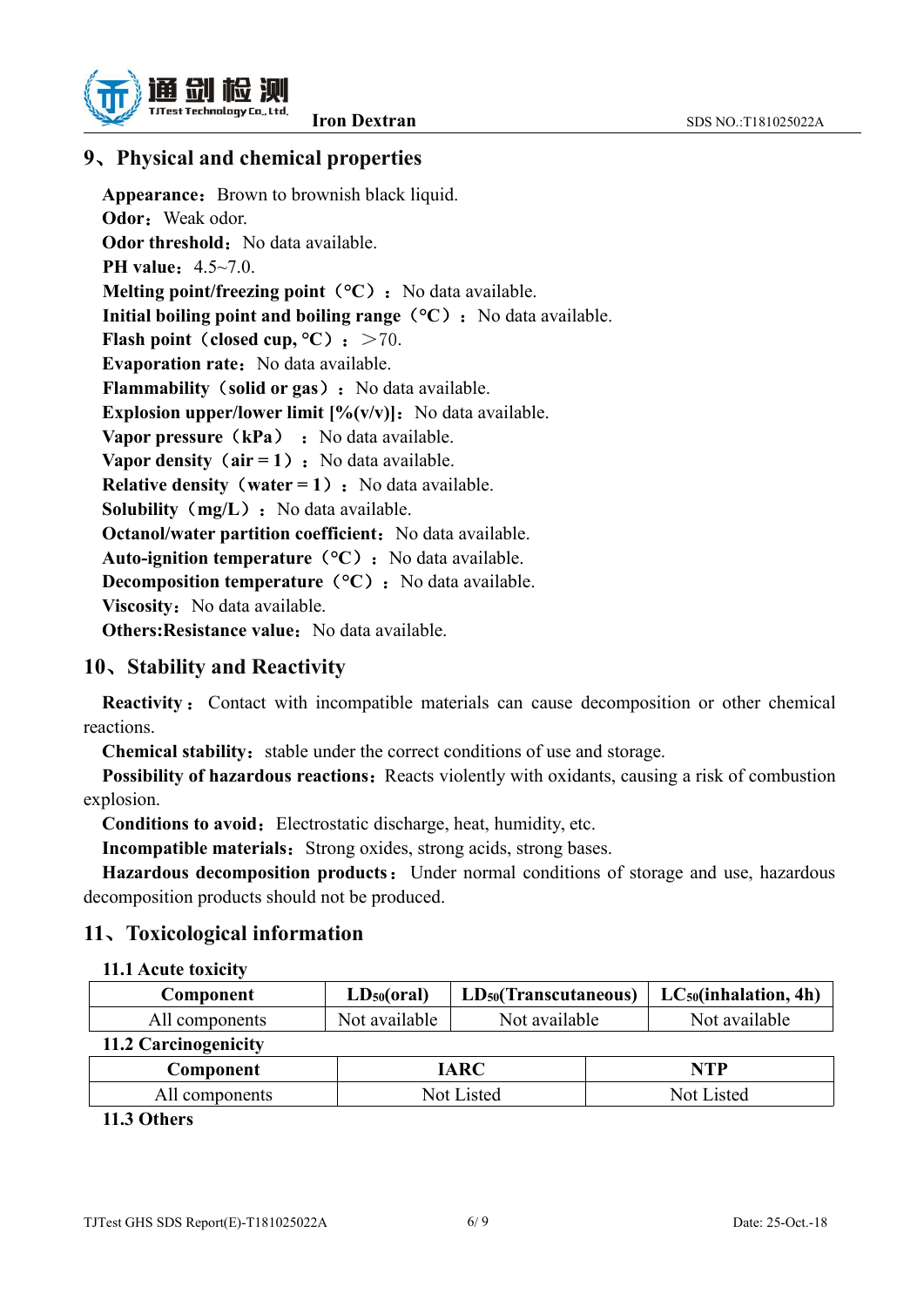

| <b>SALLER</b> |            |            |        | <b>Iron Dextran</b> |            |            |            | SDS NO.:T181025022A |            |            |  |
|---------------|------------|------------|--------|---------------------|------------|------------|------------|---------------------|------------|------------|--|
|               | Corro      | Serio      | Skin   | Resp                | Repr       | Specific   | Specific   | Aspi                | Germ       | Repro      |  |
|               | sive       | us eye     | sensi  | irator              | oduc       | target     | target     | ratio               | cell       | ducti      |  |
| Compo         | skin/      | dama       | tizati | V                   | tive       | organ      | organ      | n                   | mutag      | ve         |  |
| nent          | irritat    | ge/irri    | on     | sensi               | toxic      | toxicity - | toxicity - | haza                | enicit     | toxici     |  |
|               | 10n        | tation     |        | tizati              | ity        | single     | repeated   | rd                  | y          | ty         |  |
|               |            |            |        | <sub>on</sub>       |            | exposure   | exposure   |                     |            |            |  |
|               |            |            |        |                     |            |            |            |                     |            |            |  |
| All           | <b>Not</b> | <b>Not</b> | Not    | <b>Not</b>          | <b>Not</b> | <b>Not</b> | <b>Not</b> | <b>Not</b>          | <b>Not</b> | <b>Not</b> |  |
| compo         | avail      | availa     | avail  | avail               | avail      | available  | available  | avail               | availa     | availa     |  |
| nents         | able       | ble        | able   | able                | able       |            |            | able                | ble        | ble        |  |

# **12**、**Ecological information**

## **12.1 Acute aquatic toxicity**

| Component                     | <b>Fish</b>   | rustaceans    | Algae         |
|-------------------------------|---------------|---------------|---------------|
| All components                | Not available | Not available | Not available |
| 12.2 Chronic aquatic toxicity |               |               |               |

| Component  | −∙<br>F1Sh | rustaceans | 1gae          |
|------------|------------|------------|---------------|
| components | available  | available  | Not available |
| -111       | Not.       | NOt        |               |

#### **12.3 Others**

| Component      | Persistence and | <b>Bioaccumulation</b> | Soil mobility | Evaluation of    |
|----------------|-----------------|------------------------|---------------|------------------|
|                | degradability   | Оľ                     |               | <b>PBT</b>       |
|                |                 | bioaccumulation        |               | and vPvB results |
| All components | Not available   | Not available          | Not available | Not available    |

## **13**、**Disposal considerations**

**Disposal considerations:** Recycle as much as possible.If it cannot be recycled, use incineration for disposal. Do not dispose of this product by means of discharge to the sewer.

**Waste chemicals:** Contaminated packaging: Residual hazards may still exist after the contents of the packaging are emptied. Keep away from heat and sources of ignition. If possible, recycle them to the supplier for recycling.

**Disposal considerations:** Refer to the "Disposal" section.

## **14**、**Transportation information**

**United Nations Dangerous Goods Number (UN No.)**:The product is not dangerous.

**UN** proper shipping name: None

**UN** Risk Classification: None

**Packing Category:** None

**Packaging label:** None

**Marine Pollutants (Yes/No):** No

**Packing method:** Pack according to the manufacturer's recommendations, for example: open drums. Ampoule bottle outside the ordinary wooden box. Threaded glass bottles, iron lids, glass bottles, plastic bottles or metal drums (cans) outside the ordinary wooden boxes.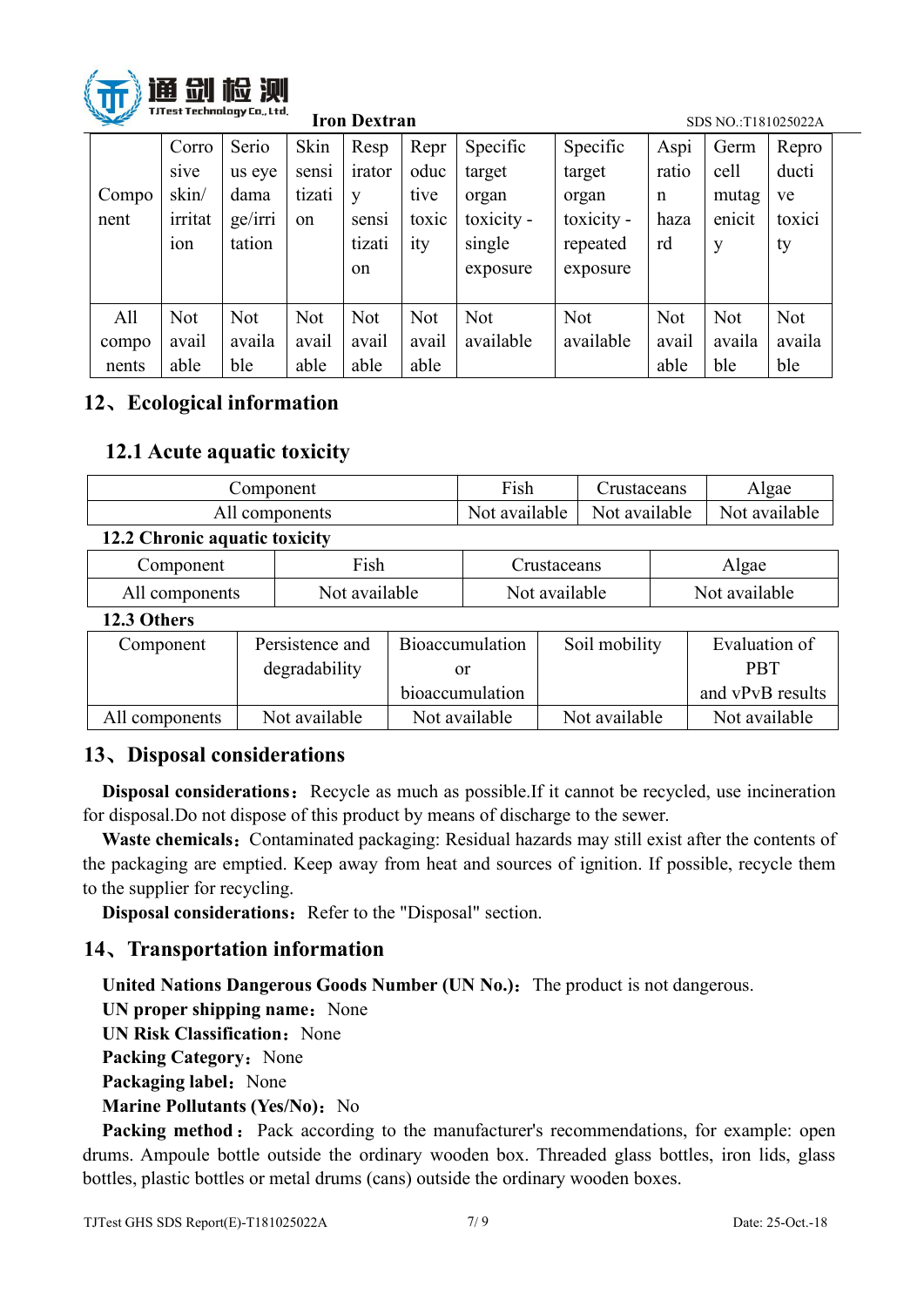

**Transportation Note:** It is strictly prohibited to mix and transport with acids, alkalis, oxidants, foods and food additives. The exhaust pipe of the vehicle carrying this item must be equipped with a fire-retardant device, which prohibits the use of mechanical equipment and tools that generate sparks. Avoid exposure, rain, and high temperature during transportation. The tank (tank) used for transportation shall have a grounding chain, and a hole partition may be arranged in the tank to reduce the static electricity generated by the vibration.

It is strictly prohibited to mix and transport with oxidants, acids, foods and food additives. It is strictly forbidden to use wooden boats and cement ships for bulk transportation. Avoid exposure, rain, and high temperature during transportation. Transportation vehicles shall be equipped with fire fighting equipment and emergency response treatment equipment of corresponding types and quantities. Before shipping, check whether the packaging container is complete and sealed. On the transportation means, hazard signs and announcements should be posted in accordance with the relevant transportation requirements.

## **15**、**Regulatory information**

#### **International chemical inventory**

| Component    | <b>EINECS</b> | <b>TSCA</b> | <b>DSL</b> | <b>IECSC</b> | <b>NZIoC</b> | <b>PICCS</b> | <b>KECI</b> | AICS   |
|--------------|---------------|-------------|------------|--------------|--------------|--------------|-------------|--------|
|              | <b>Not</b>    | <b>Not</b>  |            | Not          |              |              | <b>Not</b>  |        |
| Iron Dextran | - -<br>Listed | Lısted      | Listed     | Listed       | Listed       | $\cup$ isted | Listed      | Listed |

【EINECS】 European Inventory of Existing Commercial Chemical Substances

【TSCA】 United States Toxic Substances Control Act Inventory

【DSL】 Canadian Domestic Substances List

【IECSC】 China Inventory of Existing Chemical Substances

【NZIoC】 New Zealand Inventory of Chemicals

【PICCS】 Philippines Inventory of Chemicals and Chemical Substances

## **16**、**Others**

#### **16.1 Reference**:

[1] IPCS: The International Chemical Safety Cards (ICSC), website: [http://www.ilo.org/dyn/icsc/sh](http://www.ilo.org/dyn/icsc/showcard.home) owcard.home.

【2】IARC,website:[http://www.iarc.fr/.](http://www.iarc.fr/)

【3】OECD:The Global Portal to Information on Chemical Substances,website:[http://www.echemp](http://www.echemportal.org/echemportal/index?pageID=0&request_locale=en) ortal.org/echemportal/index?pageID=0&request\_locale=en.

[4] CAMEO Chemicals, website: http: [//cameochemicals.noaa.gov/search/simple.](http://cameochemicals.noaa.gov/search/simple)

【5】NLM:ChemIDplus, website:http:[//chem.sis.nlm.nih.gov/chemidplus/chemidlite.jsp.](http://chem.sis.nlm.nih.gov/chemidplus/chemidlite.jsp)

【6】EPA:Integrated Risk Information System, website:[http://cfpub.epa.gov/iris/.](http://cfpub.epa.gov/ecotox/)

【7】U.S. Department of Transportation:ERG,website:[http://www.phmsa.dot.gov/hazmat/library/erg.](http://www.phmsa.dot.gov/hazmat/library/erg)

【8】Germany GESTIS-database on hazard substance,website:[http://gestis-en.itrust.de/.](http://gestis-en.itrust.de/)

#### **16.2 Others**:

#### **1**、**Abbreviations and acronyms**

| CAS – Chemical Abstracts Service   | PC-STEL- Short term exposure limit     |
|------------------------------------|----------------------------------------|
| DNEL - Derived No Effect Level     | RPE - Respiratory Protective Equipment |
| LC50 - Lethal Concentration $50\%$ | NOEC -No Observed Effect Concentration |